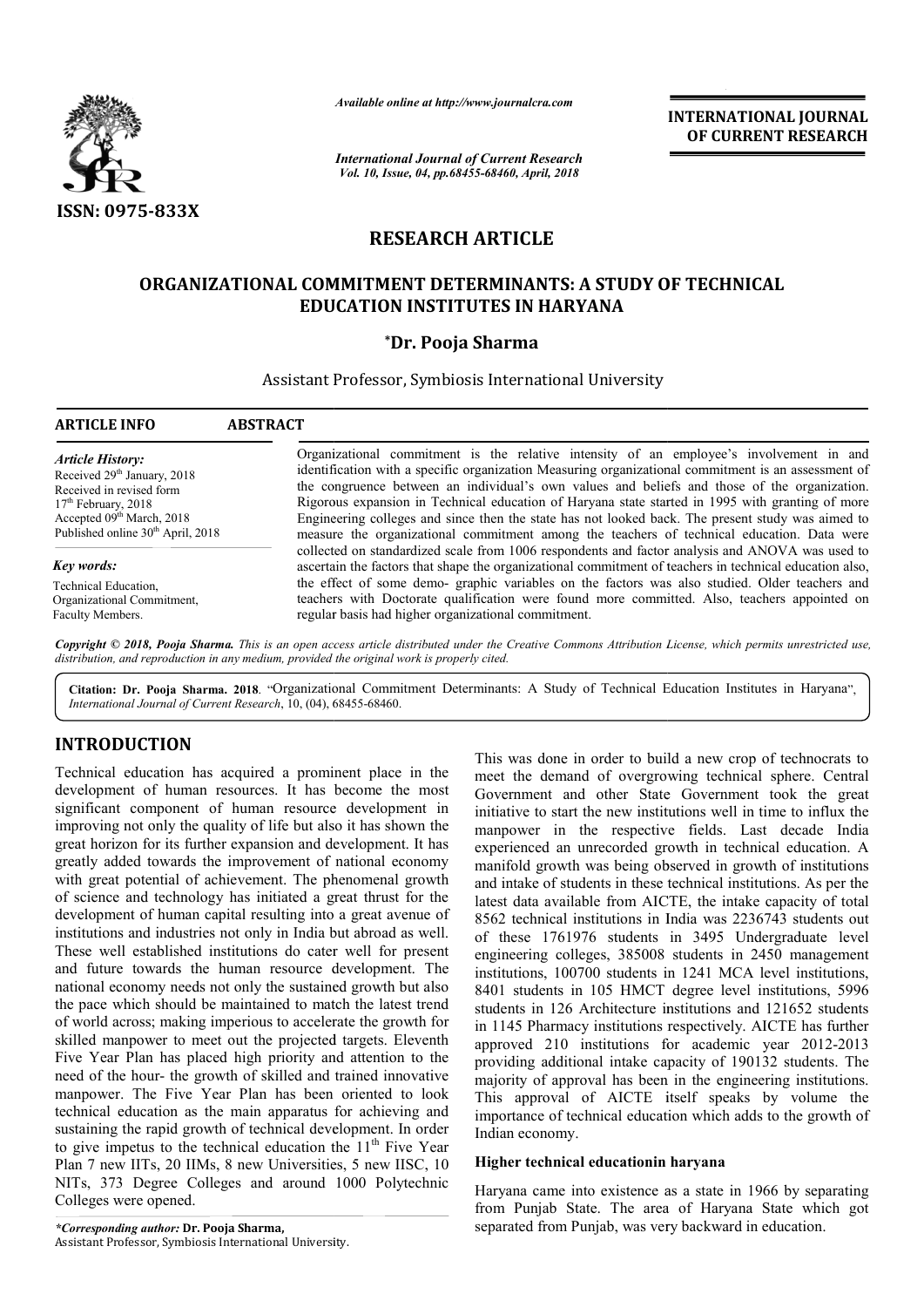At the time of its inception Haryana has only one Engineering college at Kurukshetra which subsequently became NIT and six polytechnics with a total intake of 1340 students annually. Only one Private Textile Engineering institute was established prior to independence by Birla group. There was no expansion in government or private sector till 1995 bearing only one Engineering college and few more polytechnics in government sector. The State of Haryana took great initiatives to expand the technical education with granting of more Engineering colleges in 1995 and since than the state has not looked back. It has the marvelous record of technical expansion in public and private sector. The State government has been highly encouraging and proactive in establishing technical institutions in private sector only through its regulating bodies but also through entrepreneurs. The efforts brought the fruits and today Haryana is at the forefront of new education thrust. The State government is constantly taking all the necessary steps to promote the technical education in government and private sector. Haryana is amongst the foremost states of India in technical education which has limitless potential and prospects in foreseen future. The annual growth of Haryana is remarkably matches with the growth of private sector. The both are growing at the same pattern and mechanism which is well oiled keeps the growth up going all the times. The growth of state has been impleaded with the Private sector in a very prudent and effective manner and as a result of which the intake of students in technical institutions has growth multiple.

#### **Organizational Commitment**

Organization commitment refers to the employee's emotional attachment to, identification with, and involvement in the organization. Measuring organizational commitment is an assessment of the congruence between an individual's own values and beliefs and those of the organization (Swailes, 2002). Ismail (2012) characterized organizational commitment as employees' willingness to contribute to organizational goals. Meyer et al., (1993) explained organizational commitment in three distinct themes; first as a psychological attachment between employees and organizations (affective), second as a perceived cost associated with leaving the organization (normative) and third as an obligation to stay with the organization (continuance). Whereas, according to Mowday, Poter and Strees (1979) organizational commitment is the relative intensity of an employee's involvement in and identification with a specific organization.

Organizational Commitment has been measured in various ways by different researchers mainly along behavioral and attitudinal lines. Nijhof, Jong and Beukef (1998) found commitment to be strongly connected with colleagues and style of management. No significant relationship was found between personal characteristics of individual and organizational commitment. Job characteristics and leadership were found to be significantly related to organizational commitment; whereas organization size, job interest, variety, autonomy and feedback were not found to have a strong relation with organizational commitment.Maignan and Ferrell (1999) in their research among hotel managers found high levels of equal pay; employer's interest in them and cooperation and trust between the employees and managers as important factors effecting organizational commitment. Elizur and Koslowsky (2000) found work values, especially cognitive ones, are positively related with commitment and the interaction of values with gender was also found to be a

significant predictor of commitment. Maxwell and Steele (2003) in their research among hotel managers found high levels of equal pay; employer's interest in them and cooperation and trust between the employees and managers as important factors effecting organizational commitment. Similarly, Chew and Chan (2007) in their study of 457 employees from different organizations found remuneration, recognition and challenging assignments to be positively related with organizational commitment and intention to stay; whereas no such relationship was found between training and development and organizational commitment and intention to stay. Rashid (2003) in his study of 202 managers found a significant correlation between corporate culture and organizational commitment. Both corporate culture type and organizational commitment were found to have an influence on the financial performance of these companies.

Keller (1997) in his study of engineers and scientists found a significant positive correlation between organizational commitment and job tenure of the respondents. Rowden (2000) in his study of 245 respondents from six organizations found age to be positively related with organizational commitment. Labatmediene, Endriulaitiene and Gustainiene (2007) found men and women to have same level of commitment. They also found in the study that organizational commitment of individual tends to increase with age; whereas it has a negative relationship with education. No relationship was found between organizational commitment and tenure of service. Whereas, Joolideh and Yeshodhara (2009) found no relationship was found between age and organizational commitment. Similarly, Sezgin (2008) found no relationship between age and organizational commitment. Goulet and Frank (1990) also found an inverse relationship between age and organizational commitment.

On the support of the above studies the following hypotheses have been developed:

**Ho(1):** Older employees tend to have higher organizational commitment..

**Ho(2):** Employees with higher education tend to have higher organizational commitment.

**Ho(3):** Regular employees tend to have higher organizational commitment.

### **Objectives of the Study**

- The main objective of the study present study is to determine the factors responsible in shaping the organizational commitment of technical education teachers in Haryana.
- To determine whether these factors are affected by socio-demographics of the respondents.

## **RESEARCH METHODOLOGY**

The present research is a descriptive cum exploratory. In the present study, teachers from Government, Self Financed and Societies Owned institutions in Haryana constituted the population. The Population for the present study comprised of teachers in all designation in these three types of institutions. Convenience sampling technique was used to obtain the responses from the respondents.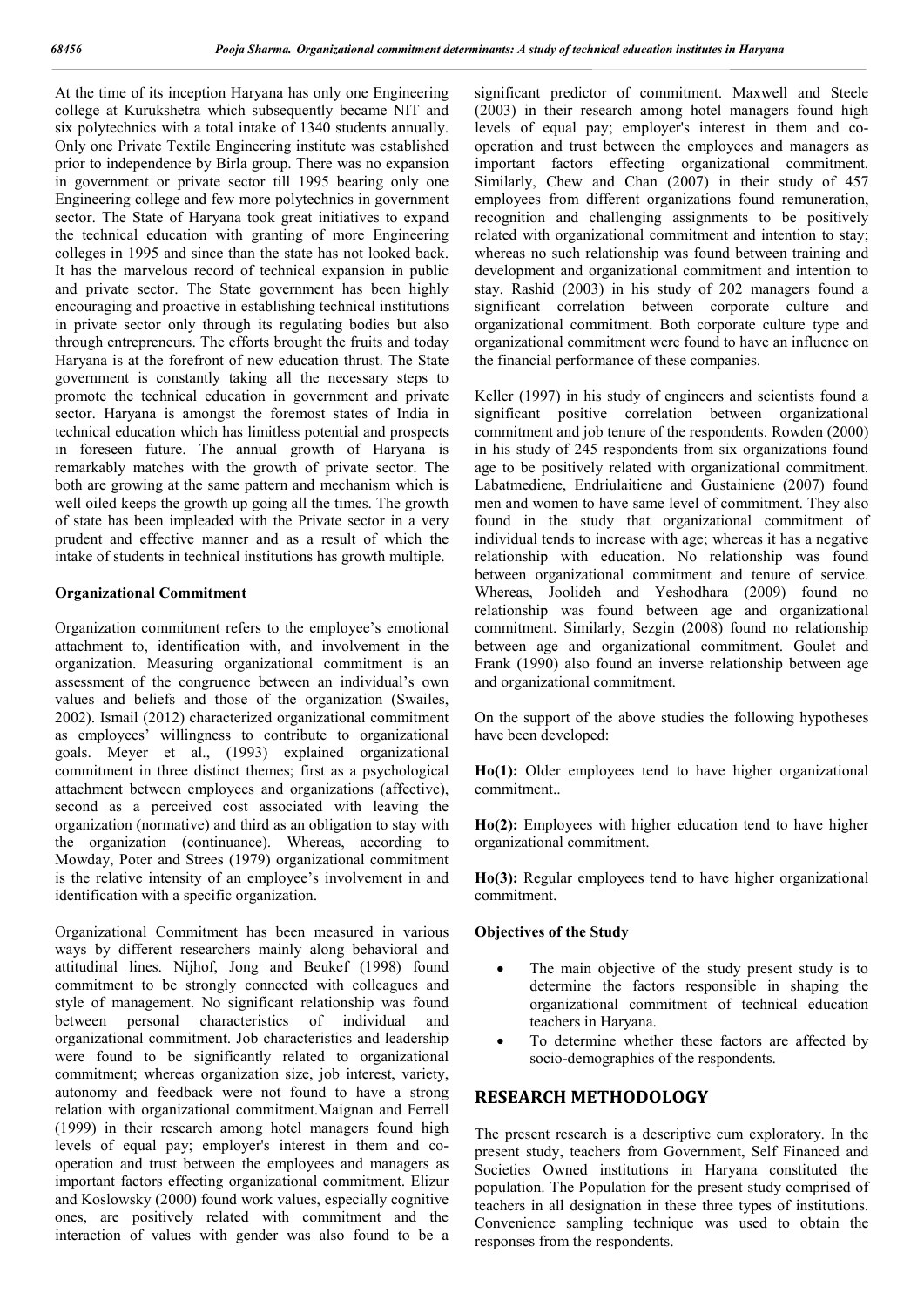Districts of Haryana were taken as different strata and from them samples were chosen using convenience sampling. Notwithstanding the methodological deficiencies, a nonprobability (convenience) sampling design is considered appropriate for the purpose of proposed research, since it is less complicated than a probability sampling design, incurs less expense and may be done to take advantage of the available respondents without the statistical complexity of a probability sample (Welman and Kruger, 2001). 1006 respondents were selected from different designation i.e. Assistant Professors (873), Associate Professors (103) and Professors (30) from different type of institutions in such a manner that they represented different districts of Haryana. For the present study structured questionnaire was used which consists of 2 parts: First part consisted of questions about demographic profile of respondents; Second part consisted of Organizational Commitment Questionnaire (OCQ) which was developed by Mowday, Poter and Strees (1979) was used to measure each participant commitment level. The OCQ maintains a high reliability of 0.9. This study produced an alpha reliability coefficient of 0.84. The OCQ was employed to determine the organizational commitment level of each participant in his or her institution.

The statements were written in English and responses were on five point scale. Score 1 was given to the most negative response and score 5 to most positive response. Some of the statements were negatively worded. The scores for the same were reverted before starting analysis. After the selection of instruments, it was tried out on a sample of 101 teachers who were randomly selected from various institutions of Hisar and Bhiwani districts of Haryana. The scale was distributed to each of the respondent and they were asked to answer every item. The main objective of this pre-tryout was to study the test items for their suitability and practicability. The investigator personally approached the teachers in different institutions and all were encouraged to respond all the items. It was also made clear to them that their responses will be kept confidential. After the pilot, the scale was evaluated. Personal Interview method was used in the present study. The researcher visited various educational institutions of different districts of Haryana to collect the data. The researcher explained the sample, the method of responding to the statements of the scale. The Investigator discussed all the variables involved with respondents and promised the respondents about confidentiality of the responses.

#### **Demographic Profiles of the Respondents**

A total of 1500 questionnaires were distributed for the data collection, out of which 1026 filled questionnaires were returned. 20 of the returned questionnaire were incomplete and were not deemed fit for the analysis and hence were rejected. Thus, a total of 1006 questionnaire were considered for the further analysis.

Almost equal proportion of Gender and marital status were taken. Designation wise almost 87 percent were Assistant Professor, 10 percent were Associate Professor. Almost 77 percent respondents were from Self financed colleges. Age wise majority (68 percent) of the respondents were from the age group of 20-30 years.

## **DATA ANALYSIS AND RESULTS**

### **Objective 1: To determine factors responsible in shaping the organizational commitment of technical education teachers in Haryana**

Researchers have applied factor analysis on the responses provided by respondents. Factor analysis is a good way of identifying latent or underlying factors from an array of seemingly important variables. In a more general way, factor analysis is a set of techniques, which, by analyzing correlations between variables, reduces their number into fewer factors, which explain much of the original data, more economically (Nargundkar 2005). The Kaiser-Mayer-Olkin (KMO) measure of sampling adequacy (Kaiser, 1970) was used to measure the adequacy of the sample for extraction of the three factors. The KMO value found (0.883) is indicative of a data set considered to be highly desirable for factor analysis (Kim and Mueller, 1978). The Bartlett's test of sphericity was used to test the multivariate normality of the set of distributions. This procedure also tests whether the correlation matrix is an identity matrix (factor analysis would be meaningless with an identity matrix). A significance value of p 0.00 indicates that the data do not produce an identity matrix or differ significantly from identity (George and Mallery, 2000). The analysis focusing on the sphericity of the distribution (Bartlett's sphericity test) allowed us to reject the hypothesis according to which the matrix would be unitary (Approx. Chisquare 4641.412, df 105, p 0.000). This result implies that the data are acceptable for factor analysis.

The Factor Analysis procedure has several extraction methods for constructing a solution. The principal components method of extraction begins by finding a linear combination of variables (a component) that accounts for as much variation in the original variables as possible. It then finds another component that accounts for as much of the remaining variation as possible and is uncorrelated with the previous component, continuing in this way until there are as many components as original variables. Usually, a few components will account for most of the variation, and these components can be used to replace the original variables. This method is most often used to reduce the number of variables in the data file. In factor analysis, a rotation procedure is commonly applied which maximizes the correlations of item on a factor (Comrey and Lee, 1991). Principal Component analysis was used for extracting factors and three factors were retained depending on eigenvalues and variance explained.

**Table 1. Respondent Profile**

| <b>Education Level</b> | Number | Percentage | Age              | Number | Percentage |
|------------------------|--------|------------|------------------|--------|------------|
| Graduation             | 50     | 5.0        | $20-30$ years    | 683    | 67.9       |
| Post- Graduation       | 652    | 64.8       | $30-40$ years    | 251    | 25.0       |
| M.Phil.                | 232    | 7.3        | $40-50$ years    | 50     | 5.0        |
| Doctorate              | 73     | 4.9        | 50 years & above | 22     | 2.2        |
| Nature of Appointment  | Number | Percentage |                  |        |            |
| Regular                | 890    | 88.5       |                  |        |            |
| Temporary              | 71     | 7.0        |                  |        |            |
| Contractual            | 45     | 4.5        |                  |        |            |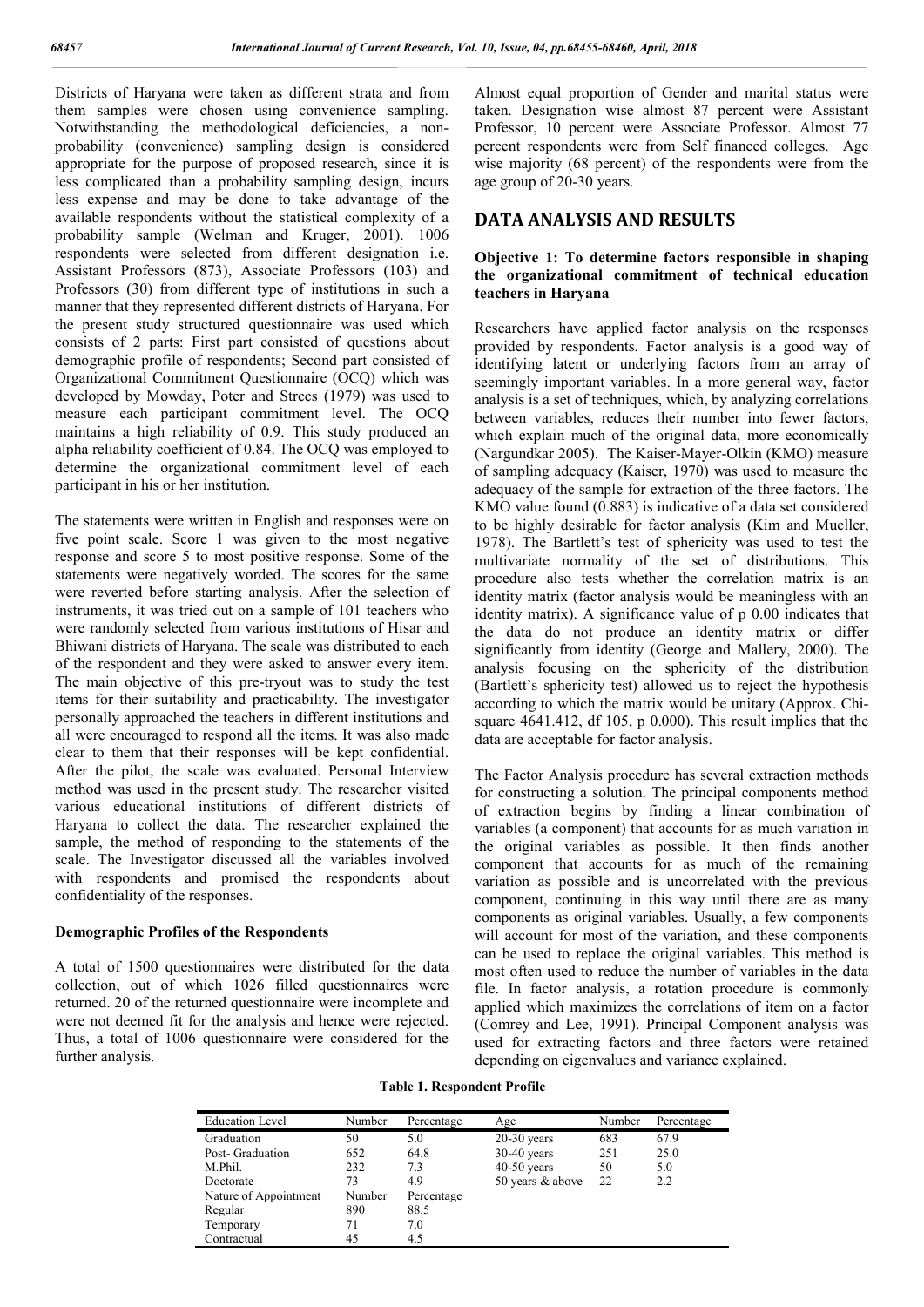#### **Table 2. KMO and Bartlett's Test**

| Kaiser-Meyer-Olkin Measure of Sampling Adequacy. | .883                                            |                         |
|--------------------------------------------------|-------------------------------------------------|-------------------------|
| Bartlett's Test of Sphericity                    | Approx. Chi-Square<br>Degree of Freedom<br>Sig. | 4641.412<br>105<br>.000 |

| Factor No.     | Name of Dimensions                                                          | <b>Statements</b>                                                                | Factor loading | Cronbach Alpha |
|----------------|-----------------------------------------------------------------------------|----------------------------------------------------------------------------------|----------------|----------------|
| F1             | Personal<br>and                                                             | 6. I find that my values and the institution's values are very similar.          |                |                |
|                | Institution's Values                                                        |                                                                                  |                |                |
|                |                                                                             |                                                                                  | 0.781          |                |
|                |                                                                             | 8. This institution really inspires the very best in me in the way of job        |                |                |
|                |                                                                             | performance.                                                                     | 0.753          |                |
|                | 14. For me this is the best of all possible institutions for which to work. |                                                                                  | 0.654          | 0.814          |
|                |                                                                             | 5. I would accept almost any type of job assignment in order to keep             |                |                |
|                |                                                                             | working for this institution.                                                    | 0.638          |                |
|                |                                                                             | 10. I am extremely glad that I chose this institution to work for, over others   |                |                |
|                |                                                                             | I was considering at the time I joined.                                          | 0.571          |                |
|                |                                                                             | 4. I am proud to tell that $\overline{I}$ am part of this institution.           | 0.553          |                |
| F <sub>2</sub> | Continuous                                                                  | 11. There's not too much to be gained by sticking with this institution          |                |                |
|                | Commitment                                                                  | indefinitely.                                                                    | 0.758          |                |
|                |                                                                             | 9. It would take very little change in my present circumstances to cause me      |                |                |
|                |                                                                             | to leave this institution.                                                       | 0.662          |                |
|                |                                                                             | 15. Deciding to work for this institution was definite mistake on my part.       | 0.636          |                |
|                |                                                                             | 12. Often, I find it difficult to agree with institution's policies on important |                | 0.750          |
|                |                                                                             | matters relating to its employees.                                               | 0.630          |                |
|                |                                                                             | 7. I could be just as happy working for a different Institution as long as the   |                |                |
|                |                                                                             | type of work was similar.                                                        | 0.563          |                |
|                |                                                                             | 3. I feel very little loyalty to this institution.                               | 0.559          |                |
| F <sub>3</sub> | Institution's Concern                                                       | am willing to put in a great deal of efforts beyond that normally                |                |                |
|                |                                                                             | expected in order to help this institution be successful.                        | 0.716          |                |
|                |                                                                             | 2. I talk up this institution to my friends as a great institution to work for.  | 0.609          |                |
|                |                                                                             | 13. I really care about what happens to this institution.                        | 0.510          | 0.702          |

#### **Table 3. Factor Analysis**

Eigenvalue represents the total variance explained by each factor. The standard practice normally used is that all the factors with an Eigen value of one or more should be extracted. There are three factors having eigen values more than 1. Thus three factors have been extracted. The solution of factor analysis gave three factors, which explained 53.888% of the total variance. The results were obtained through orthogonal rotations with Varimax method and all the factor loadings greater than 0.50 were retained. The name of the factors, variable labels and factor loadings are summarized in following table. Table depicts that Factor 1 is linear combination of variable number 6, 8, 14, 5, 10 and 4 ( $\alpha$ =0.814). Factor 2 is linear combination of variable number 11, 9, 15, 12, 7 and 3 ( $α=0.750$ ). Factor 3 is linear combination of variable number 1, 2 and 13 ( $\alpha$ =0.702).

#### **NAMING OF FACTORS**

All the factors have been given appropriate names according to the variables that have been loaded in each of the factors. The three factors are discussed below:

### **Factor 1: Personal and Institution's Value**

The rotated matrix has revealed that respondents have perceived this factor to be the most important factor with the highest explained variance of 21.671%. Six out of fifteen statements loaded significantly to this factor. Researcher have named this factor as Personal and Institution's Values as it includes similarity in personal and institution's values, inspiring institution, best institution to work etc.

#### **Factor 2: Continuous Commitment**

It has been revealed to be the second most important factor with explained variance of 17.193%.

Six statements were loaded to this factor. All the statements loaded in this factor were negatively statements like, not gaining much by sticking in this institution, deciding to work here was a mistake, don't agree with institution's policies etc., that's why researcher have named this factor as Continuous Commitment.

#### **Factor 3: Institution's Concern**

Three statements load on this factor and together account for 15.024% of the variance. The statement includes willing to put extra effort for the success of the institution, really care about the institution and thus the name Institutional Concern has been assigned.

### **Objective 2: To Determine the effect of Socio-Demographic Variables on the Factors**

The various factors were subjected to One way ANOVA. When there are two categories to compare we can apply One way ANOVA (Malhotra and Dash 2009). One of the assumptions for One way ANOVA is that there must be equality of variance among the various categories under consideration. Levene's test is a measure for the homogeneity of variance among the various categories.

Sig values less than 0.05 indicates that the variance among the various categories is not the same. In this case an adjustment to F-test is used which was given by Welch. So in the following tables when Sig value of Levene's test is less than 0.05, Welch's Sig values are considered else the usual ANOVA Sig values are taken. Mean scores were calculated for factors where significant relationship was between independent and dependent variables (Factors) was observed.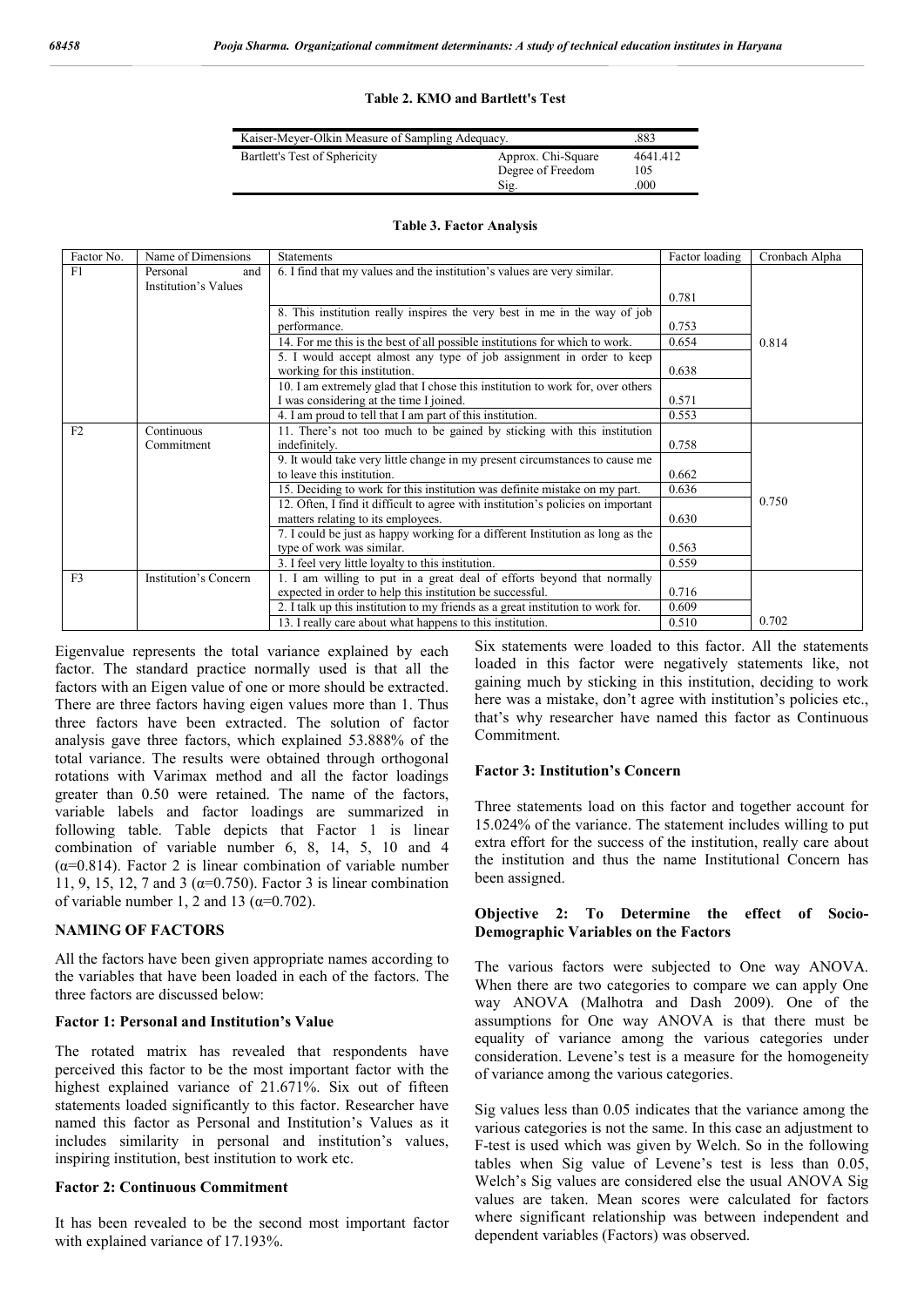## **Anova Table between Age and Organizational Commitment Factors**

Null Hypotheses Ho (1) is accepted as it was observed that there is significant relationship between age and all the three factors of organizational commitment. The mean scores reveal that teachers with the age of 50 years and above show greater concern towards the institution; this can be for the reason that they have spend the long time with the organization which makes them attach to it.

the institute. Also, they see themselves with proud and thus have a tendency to be associated with reputed institute, this also effects their commitment towards organization.

#### **Anova Table between Nature of Appointment and Organizational Commitment Factors**

Null Hypotheses Ho (3) is partially rejected as it was found that there is significant relationship between nature of appointment and one organizational commitment factor; Continuous Commitment.

| Table 4. Results of ANOVA on various factors with independent variable Gender |  |  |  |
|-------------------------------------------------------------------------------|--|--|--|
|-------------------------------------------------------------------------------|--|--|--|

| Test of Homogeneity of Variances | Levene Statistic | Sig. |       | Sig. | Welch | 512.     |
|----------------------------------|------------------|------|-------|------|-------|----------|
| Personal & Institute's Values    | .02              | 0 38 | 8.56  | 0.00 |       |          |
| Continuous Commitment            | 0.97             | 0.41 | 10 10 | 0.00 |       |          |
| <b>Institutional Concerns</b>    | 3 17             | 0.02 |       |      | 7.86  | $0.00\,$ |

| Factors                       | $20-30$ vears | $30-40$ vears | $40-50$ vears | 50 years and above |
|-------------------------------|---------------|---------------|---------------|--------------------|
| Personal & Institute's Values | $-0.09$       | 0.18          | 0.09          | 0.70               |
| Continuous Commitment         | -0.11         | 0.15          | 0.46          | 0.50               |
| <b>Institutional Concerns</b> | $-0.09$       | 0.16          | 0.28          | 0.42               |
|                               |               |               |               |                    |

#### **Table 5. Descriptive Mean score for Age**

| Test of Homogeneity of Variances | Levene Statistic | Sig. | Welch |      |
|----------------------------------|------------------|------|-------|------|
| Personal & Institute's Values    | 3 76             | 0 01 | 4 85  | 0 01 |
| Continuous Commitment            | 3.99             | 0.01 | 8.17  | 0.00 |
| Institutional Concerns           | 4 46             | ) በበ |       |      |

**Table 7. Descriptive Mean score for Education Level**

| Factors                       | Graduation | Post Graduationgragraduation | M.Phil. | Doctorate |
|-------------------------------|------------|------------------------------|---------|-----------|
| Personal & Institute's Values | $-0.43$    | $-0.03$                      | -0.07   | 0.19      |
| Continuous Commitment         | 0.01       | $-0.08$                      | 0.07    | 0.31      |
| <b>Institutional Concerns</b> | 0.05       | $-0.05$                      | 0.08    | 0.16      |

#### **Table 8. Results of ANOVA on various factors with independent variable Nature of Appointment**

| Test of Homogeneity of Variances | Levene Statistic | Sig. |      | Sig. |
|----------------------------------|------------------|------|------|------|
| Personal & Institute's Values    | 0.90             | 0.41 | 0.40 | 0.67 |
| Continuous Commitment            | 0.33             | 0.72 | 495  | 0.01 |
| Institutional Concerns           | -86              |      |      |      |

**Table 9. Descriptive Mean score for Nature of Appointment**

| Factors                       | Regular | Temporary | Contractual |
|-------------------------------|---------|-----------|-------------|
| Personal & Institute's Values | 0.00    | $-0.02$   | 0.13        |
| Continuous Commitment         | 0.02    | $-0.35$   | 0.13        |
| <b>Institutional Concerns</b> | 0.01    | 0.06      | $-0.20$     |

|  |  | <b>Table 10. Summary of Results</b> |  |  |  |
|--|--|-------------------------------------|--|--|--|
|--|--|-------------------------------------|--|--|--|

|                               | Age                            | <b>Education Level</b> | Nature of Appointment |
|-------------------------------|--------------------------------|------------------------|-----------------------|
| Personal & Institute's Values | High OC for 50 years and above | High OC for Doctorate  |                       |
| Continuous Commitment         | High OC for 50 years and above | High OC for Doctorate  | High OC for Regular   |
| <b>Institutional Concerns</b> | High OC for 50 years and above | X                      |                       |

#### **Anova Table between Education Level and Organizational Commitment Factors**

Null Hypotheses Ho (2) is partially rejected as it was observed that there is significant relationship between education level on two factors; Personal and Institute's values and Continuance Commitment. The mean scores reveal that teachers with Doctorate degree show higher organizational commitment on all the three factors; this can be for the reason that teachers with Doctorate qualification have a much secure future with

The mean scores reveal that, contractual teachers have the highest continuous commitment followed by teachers employed on regular basis, whereas teachers appointed on temporary basis had lowest continuous commitment; this can

be for the reason that teachers on contractual basis intent to stay with the institute strongly i.e.; they have a strong desire to be part of the institute followed by teachers on regular basis who desire to stay with the institute.